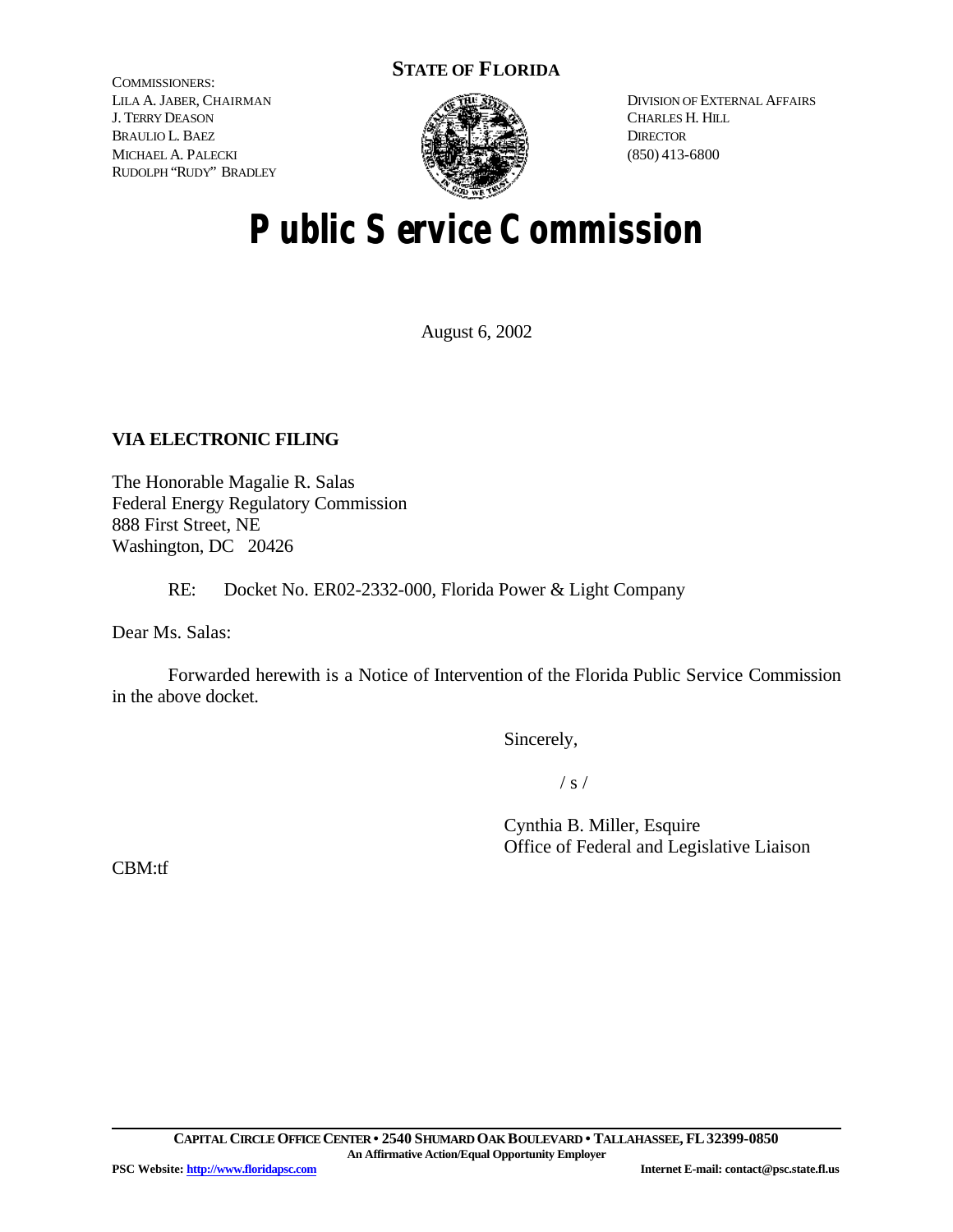## **UNITED STATES OF AMERICA BEFORE THE FEDERAL ENERGY REGULATORY COMMISSION**

)  $\mathcal{L}$ )

Florida Power & Light Company

Docket No. ER02-2332-000

#### **FLORIDA PUBLIC SERVICE COMMISSION NOTICE OF INTERVENTION**

Pursuant to Rule 214(a)(2) of the Federal Energy Regulatory Commission (FERC) Rules of

Practice and Procedure, the Florida Public Service Commission (FPSC) hereby files its Notice of

Intervention.

# COMMUNICATIONS

Pursuant to Rule 203(b)(3) of the Federal Energy Regulatory Commission (FERC) Rules of Practice and Procedure, the following persons are designated for receipt of communications and service on this proceeding:

> Cynthia B. Miller, Esquire Chief, Office of Federal and Legislative Liaison Division of External Affairs 2540 Shumard Oak Boulevard Tallahassee, Florida 32399-0850 Telephone: 850/413-6082

> > Jennifer Brubaker Office of the General Counsel 2540 Shumard Oak Boulevard Tallahassee, Florida 32399-0850 Telephone: 850/413-6183

## INTERVENTION

This intervention relates to the July 22, 2002, notice in the above docket. The FPSC, pursuant to Chapters 350 and 366, Florida Statutes, is given the authority to regulate electric utilities within the State of Florida and to exercise the police power of the state for the protection of the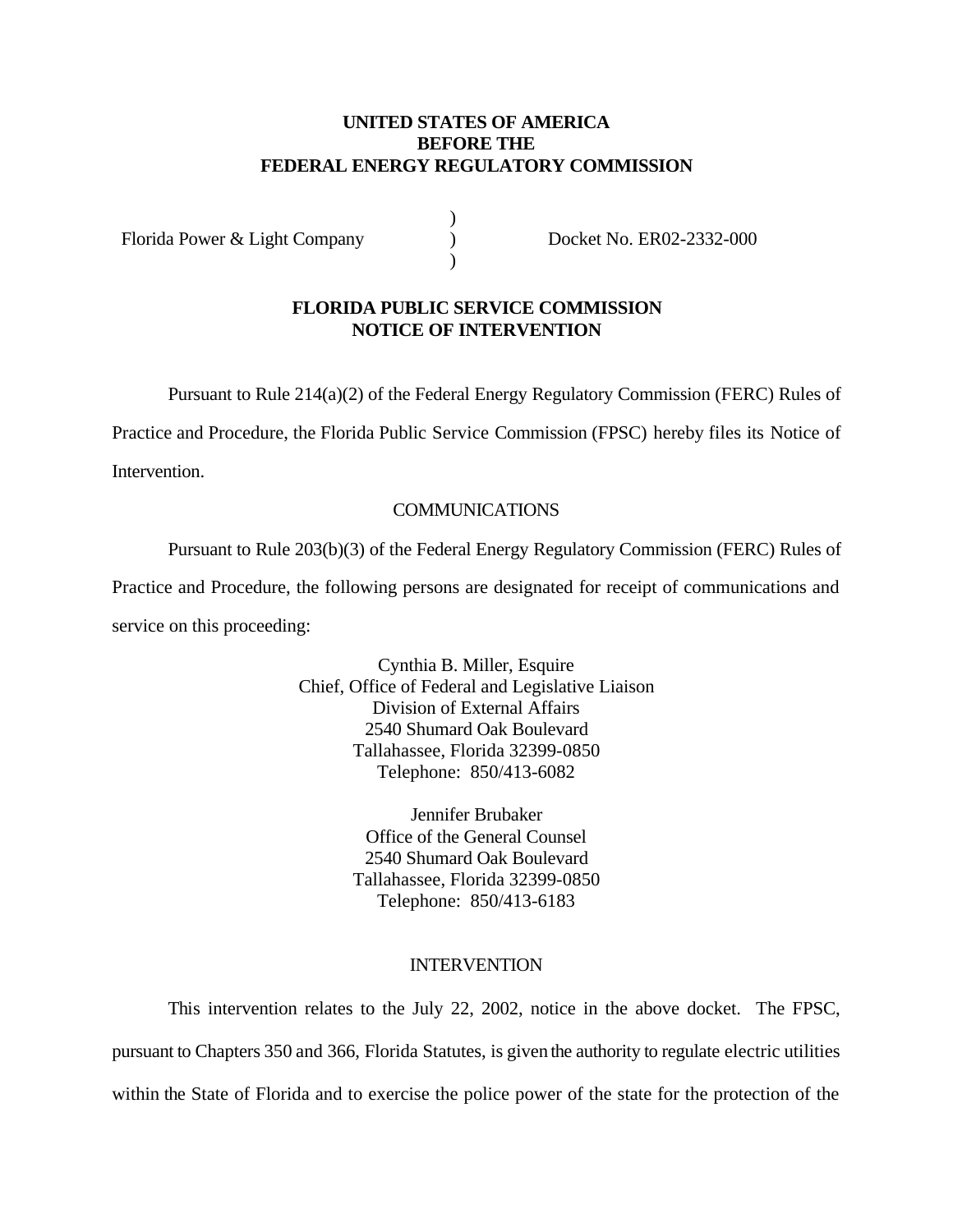Florida Public Service Commission Docket No. ER02-2332-000 Page 2

public welfare. Section 366.015, Florida Statutes, encourages participation by the FPSC in Federal

agencies' proceedings that affect those utilities over which the FPSC has primary regulatory

jurisdiction.

Florida Power  $&$  Light Company is an electric utility regulated by the Florida Public Service

Commission.

WHEREFORE, the FPSC has timely filed this notice of intervention.

Respectfully submitted,

Cynthia B. Miller, Esquire Office of Federal and Legislative Liaison

FLORIDA PUBLIC SERVICE COMMISSION 2540 Shumard Oak Boulevard Tallahassee, Florida 32399-0850 (950) 413-6082

DATED: August 6, 2002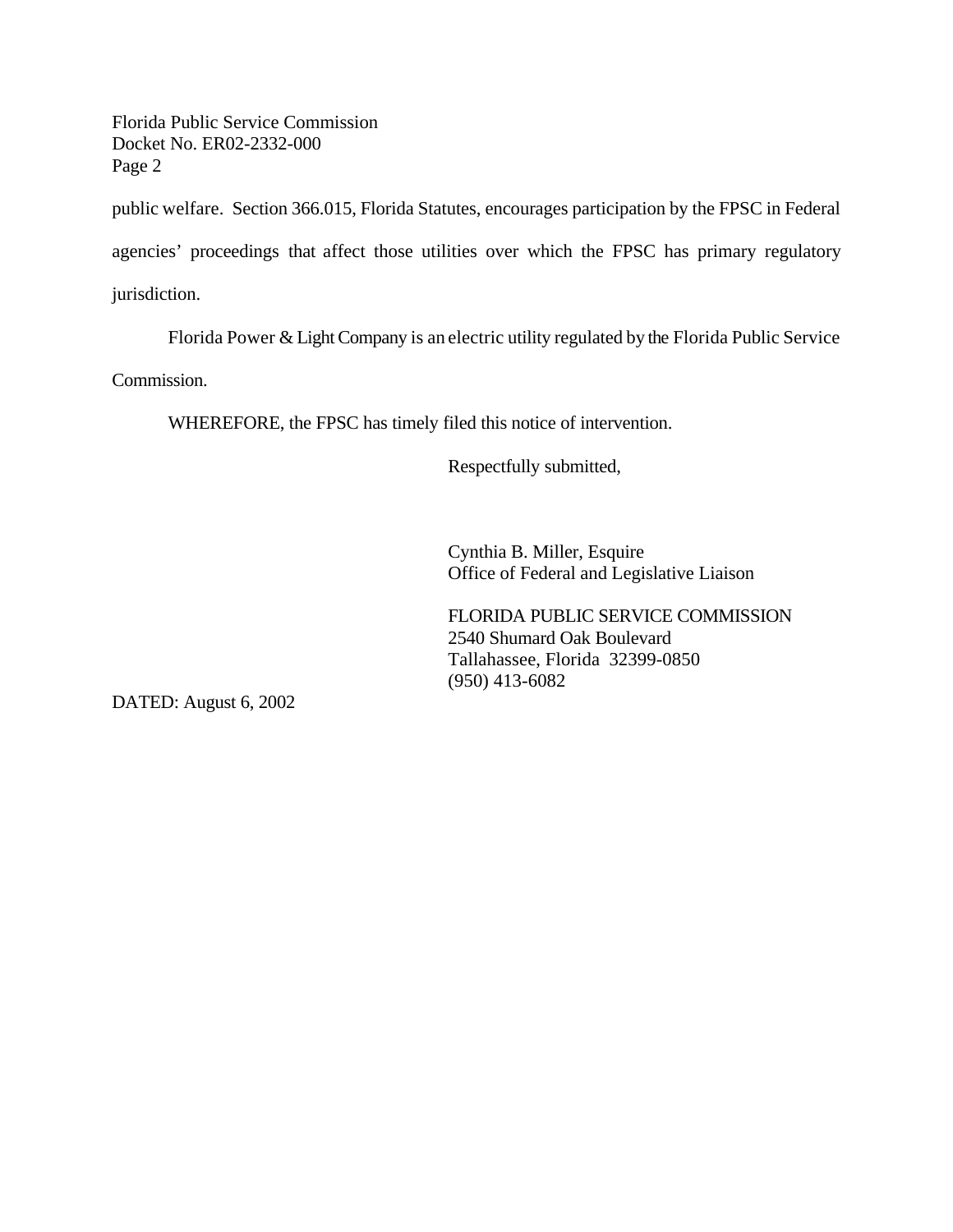# **UNITED STATES OF AMERICA FEDERAL ENERGY REGULATORY COMMISSION**

)  $\overline{)}$  $\lambda$ 

Florida Power & Light Company

Docket No. ER02-2332-000

## **CERTIFICATE OF SERVICE**

I HEREBY CERTIFY that the foregoing Comments of the Florida Public Service

Commission will be sent today by U.S. Mail to all parties on the attached list.

/ s /

Cynthia B. Miller, Esquire Office of Federal and Legislative Liaison

FLORIDA PUBLIC SERVICE COMMISSION 2540 Shumard Oak Boulevard Tallahassee, Florida 32399-0850 (850) 413-6082

DATED: August 6, 2002